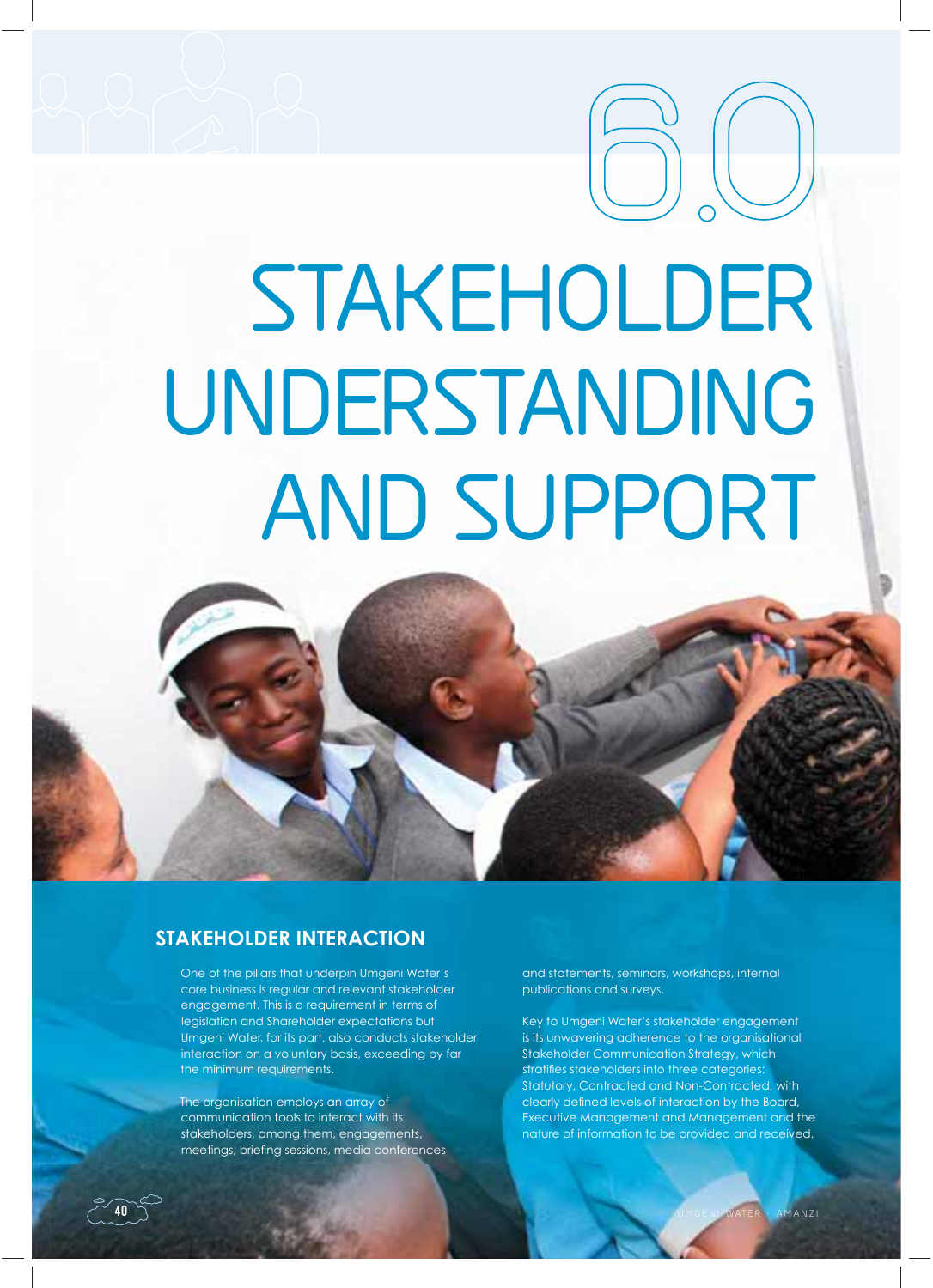

The Stakeholder Communication Strategy ensures that the information provided by Umgeni Water is accurate and relevant, and that feedback is received and responses provided timeously.

The Minister of Water and Environmental Affairs is the Executive Authority (EA) of water boards, including Umgeni Water, and is mandated to monitor performance with regards to service delivery, operational efficiency, water quality, infrastructure investment, financial and commercial viability and

governance and regulatory compliance. This EA oversight role is exercised in terms of stipulations of the relevant sections of the Water Services Act, No. 108 of 1997 (WSA), the Public Finance Management Act, 1 of 1999 (PFMA), as well as Regulations Gazetted in terms of these Acts and other relevant legislation and policy requirements. In 2012/2013 all statutory submissions were provided on time and met and exceeded the Shareholder's expectations.

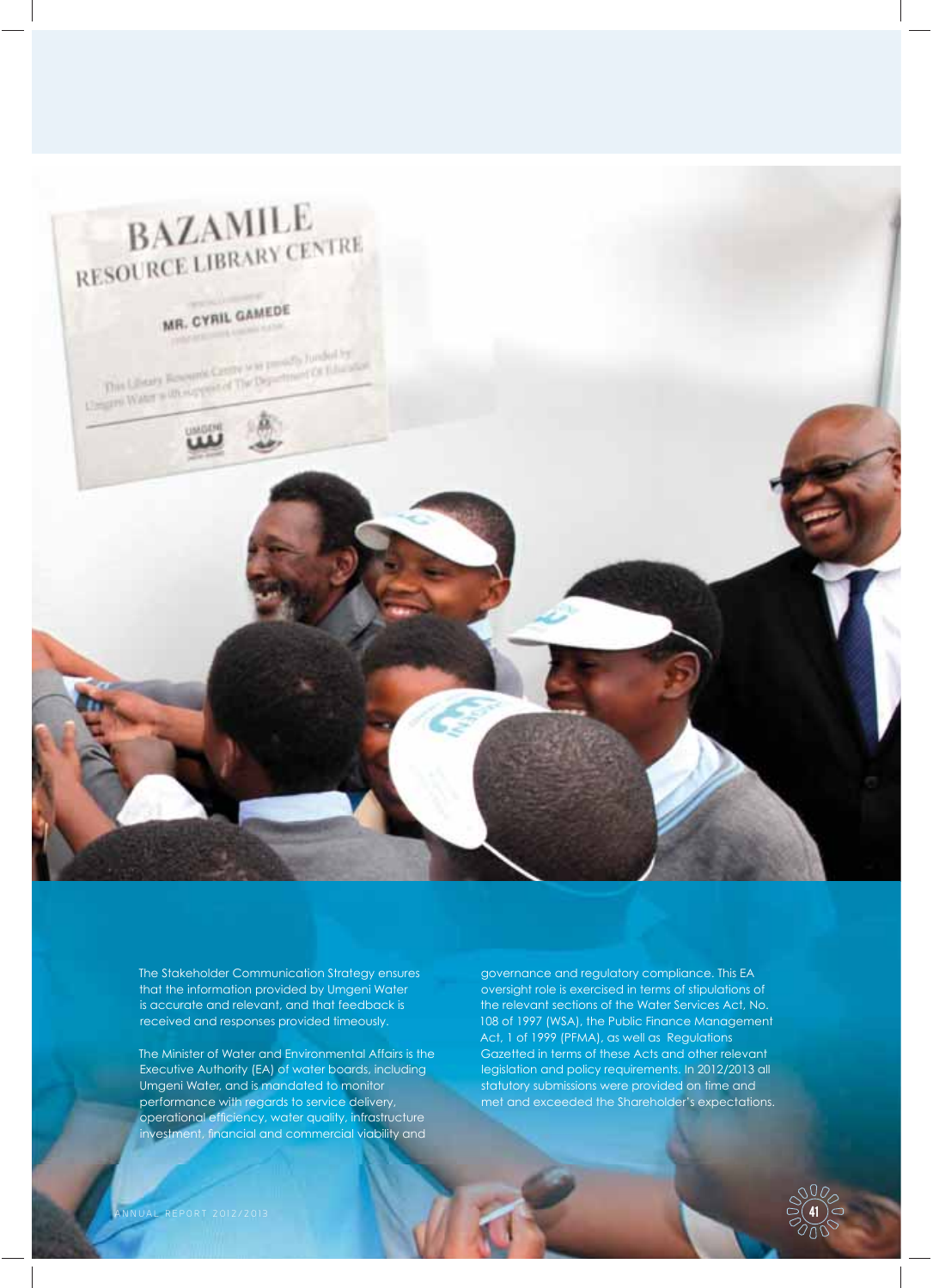### **Table 6.1:** Umgeni Water Stakeholders and Basis for Engagement

# *Statutory Stakeholders Stakeholders who have a regulatory or oversight function over Umgeni Water and with whom the organisation is required to interact on a regular basis in order to ensure that statutory reporting requirements are met.* • Minister of Water and Environmental Affairs, • Department of Water Affairs • Portfolio Committee on Water and Environmental Affairs, and • National Treasury *The Basis for Engagement: delivery on mandate, responsive to Water Services Act, Public Finance Management Act and other pertinent legislation and regulations, delivering strategy and plans aligned to Government outcomes and Executive Authority expectations, demonstrating adequate resource planning mobilisation, investing in water infrastructure, ensuring efficient water usage and conservation and water quality management, demonstrating a well-governed and efficiently run entity, ensuring performance with* financial and predetermined objectives and plans to deliver long-term sustainability. • Office of the Premier of KwaZulu-Natal • KwaZulu-Natal Provincial Government departments and notably MEC for Cooperative Governance and Traditional Affairs • KwaZulu-Natal Planning Commission *The Basis for Engagement: affordable tariff, growth as a catalyst for economic expansion, delivery on mandate and alignment to policy, partner in service delivery, accelerated service delivery and corporate governance.* **EXISTING CUSTOMERS** • eThekwini Metropolitan Municipality • iLembe District Municipality • Ugu District Municipality • Sisonke District Municipality • uMgungundlovu District Municipality • Msunduzi Local Municipality **POTENTIAL CUSTOMERS** • Newcastle Local Municipality • Amajuba District Municipality • Umzinyathi District Municipality • uThukela District Municipality • Other KZN Municipalities **OTHER CUSTOMERS** • Alfred Nzo District Municipality • Mbizana Local Municipality *The Basis for Engagement with customers: Service delivery agreements, assurance of supply, both quality and quantity, care and support, responsive to needs, tariff consultation, partnerships in socio-development initiatives and new products and services. Umgeni Water has been appointed Implementing Agent for the Department of Water Affairs to construct the Greater Mbizana Bulk Water Scheme, which will be handed over to the Alfred Nzo District Municipality for operation and management. The beneficiary of the scheme is the Mbizana Local Municipality.* • Employees of Umgeni Water • National Education, Health and Allied Workers' Union *The Basis for Engagement: Compliance with Collective Agreement, demonstrating relevance as an organisation that adds value to the sector, regular feedback and communication regarding sector issues and organisational performance, equitable jobs, fair labour practice, good working conditions, enabling work environment and communication, fair-market related compensation and service conditions and sound performance management and recognition system. Umgeni Water is turn expects engaged employees, productivity, delivery and return on investment.* • Suppliers and Service Providers • Investors and other Financial Institutions

*The Basis for Engagement: Compliance with legislation for fair and equitable procurement, supplier development, transparency, business opportunities, integrity, fair treatment, fair pricing, fair payment terms, partnerships in BBBEE and capacity building towards more inclusive economic participation and Corporate Social Investment (CSI), environmental management and supplier footprint reduction – water, energy and materials.*

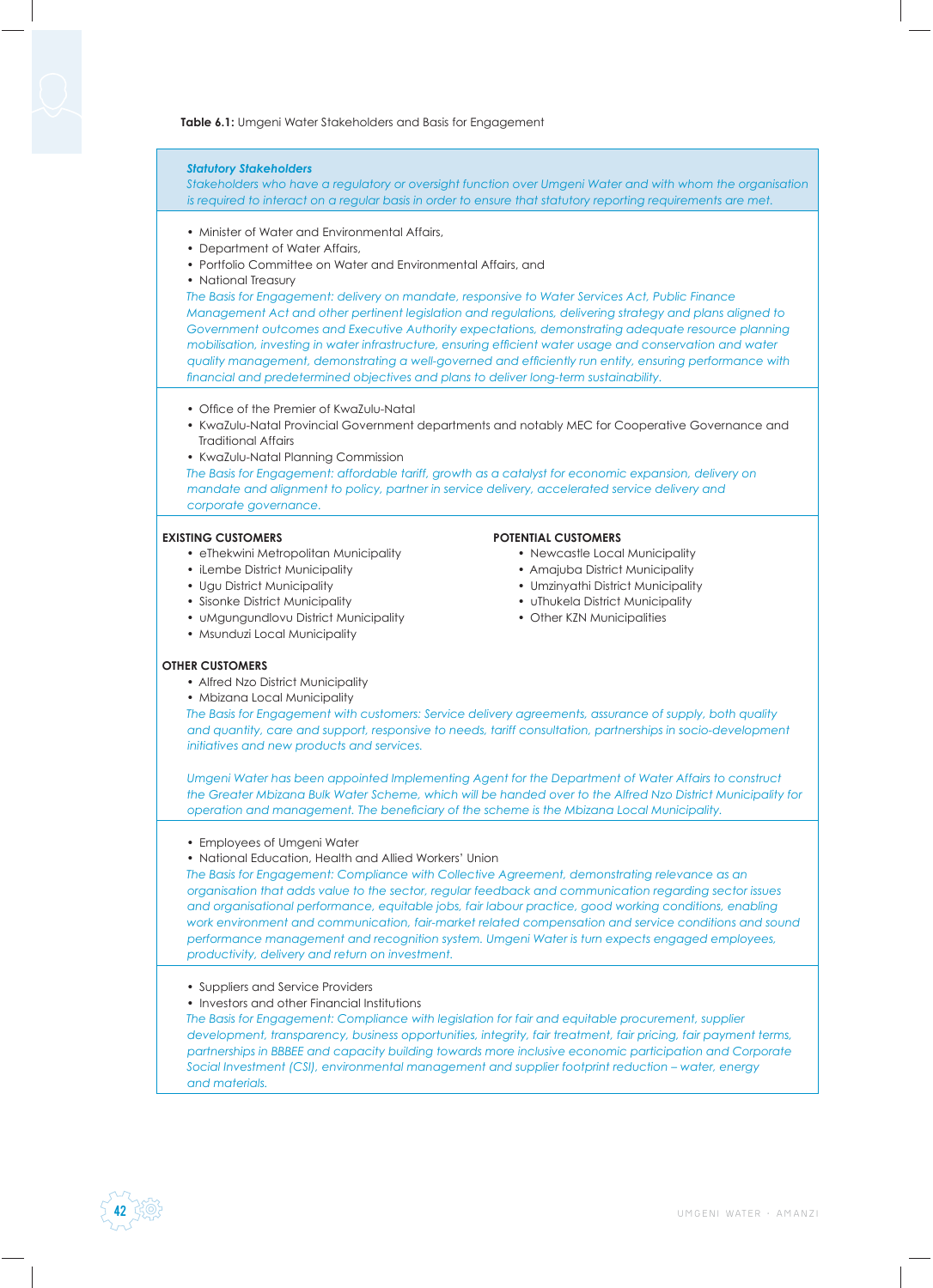#### *Non-contracted Stakeholders*

#### **Community and Civil Society Institutions**

*The Basis for Engagement: Umgeni Water demonstrating conservation and responsible use of resources, providing a clean and safe environment, exercising responsible citizenship, demonstrating transparency in corporate governance, creating jobs, providing information and opportunities. In turn Umgeni Water solicits a*  social licence to operate, recognition for creating value, respect for property and collaboration in protecting *remotely situated water assets.*

## **Chambers of Business**

*The Basis for Engagement: Umgeni Water providing assurance of supply, both quality and quantity, information on tariff, demonstrating responsible citizenship. In turn Umgeni Water solicits recognition for creating value, pollution prevention and safe-guarding of water supply resources.*

#### **Media and general public**

*The Basis for Engagement: access to information, demonstrating accountability, transparency and good governance. In turn Umgeni Water expects responsible reporting and media integrity.*

- National Sector Institutions, among them, the South African Association of Water Utilities,
- International Sector Institutions, including Athi Water (Kenya), Water and Sanitation Company of Benguela (Angola),
- Ministry of Land, Infrastructure, Transport and Tourism (Japan) and World Toilet Organisation (based in Singapore).

*The Basis for Engagement: exchange and expansion of water sector knowledge, partnerships and collaborative water and wastewater research, which in turn will enable organisational learning and growth.*

In the period under review, Financial Year 2012/2013, high-level engagements and interactions took place with a wide range of stakeholders, both in terms of legislative requirements and on a voluntary basis.

The engagements that took place were consistent with the information requirements contained in the **Table 6.1** above. In addition, the organisation interacted with stakeholders, outside of contracts and agreements, on water resources as the focal point of planning in the Province of KwaZulu-Natal and on strategic partnerships in Africa aimed at the exchange of sector knowledge.

In the course of execution of stakeholder interaction, Umgeni Water received positive feedback from the majority of stakeholders, among them the Minister of Water and Environmental Affairs, the Portfolio Committee on Water and Environmental Affairs, the Office of KwaZulu-Natal Premier and the KwaZulu-Natal MEC for Corporate Governance and Traditional Affairs. The cordial relationship that exists with the Provincial Government of KwaZulu-Natal was reflected in a request by the Planning Commission to assist in finding solutions to the water supply-related problems that were being experienced in the Amajuba and Umzinyathi districts in Northern KwaZulu-Natal.

Further to this positive feedback, there was extensive media coverage of Umgeni Water in the period under review. The media coverage of the organisation, in print, broadcast and online, was in the form of positive, balanced and neutral reports. It is worth noting that media coverage of Umgeni Water is monitored by an independent company, and evaluation of media coverage is based on reports supplied by this company. In the South African water sector Umgeni Water held joint second place with Rand Water for frequency of media coverage received in part of the period 2012/2013. The positive feedback from stakeholders, coupled with the favourable media coverage received, cumulatively reflect the high level of confidence stakeholders have in Umgeni Water.

Of significance during the Financial Year 2012/2013 were several ground-breaking developments, which again underscore the deep understanding and support Umgeni Water enjoys among its stakeholders. These developments were:

- Hosting of major events that illustrated the crucial role that Umgeni Water plays in socioeconomic development and the empowerment of communities through the provision of bulk infrastructure. These events were: the commissioning of Phase 1 of the Maphumulo Bulk Water Supply Scheme, launch of construction of the Greater Eston Bulk Water Supply Scheme and the Richmond Pipeline,
- The formal implementation of a Corporate Social Investment (CSI) Policy and appointment of a CSI Committee, which has resulted in more targeted financial contributions being made by Umgeni Water for the funding of CSI projects,

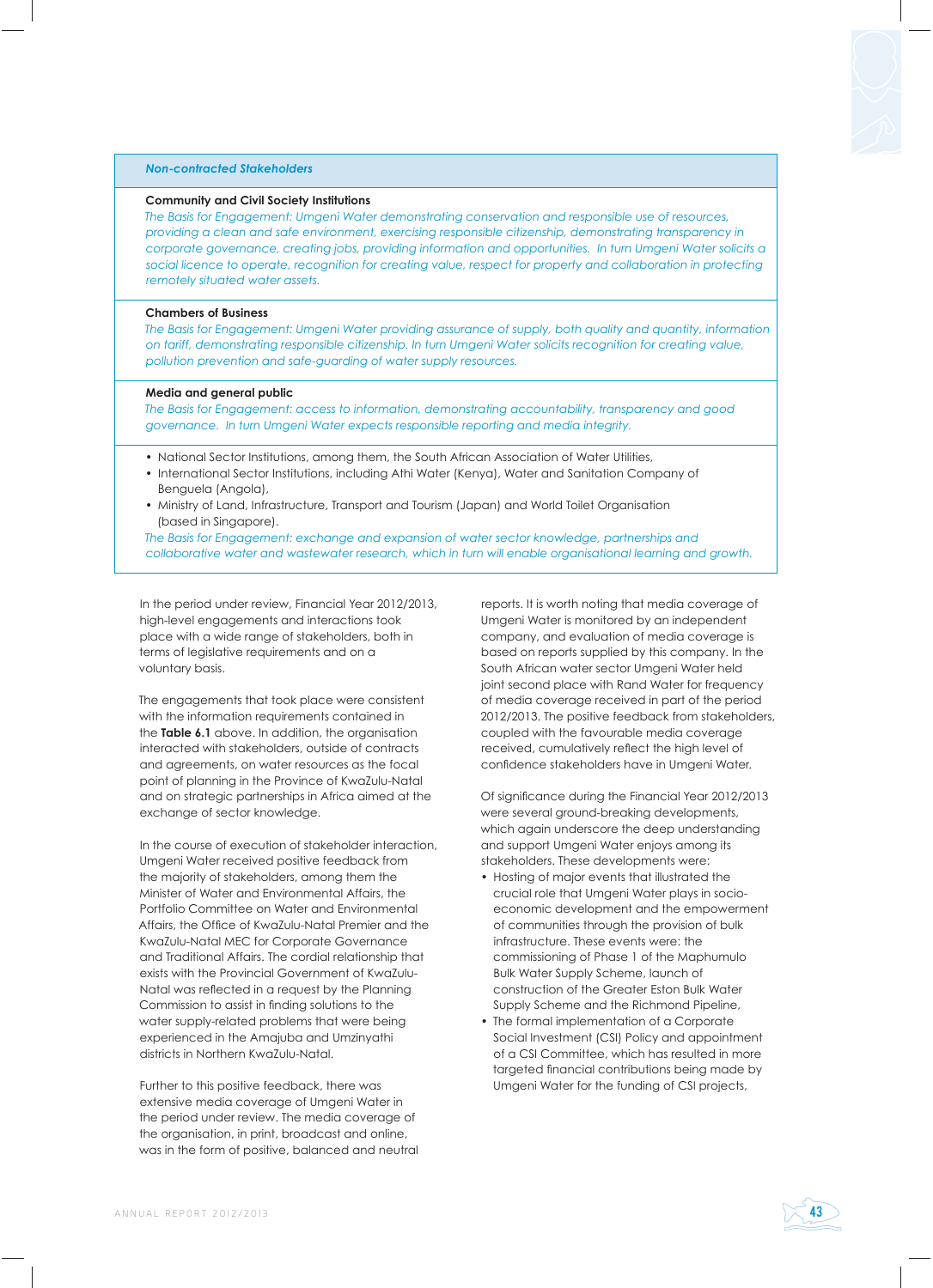

- An intensification of stakeholder engagement with customers – both current and potential – at which Umgeni Water was able to learn, first hand, the challenges being faced with water supply and potable water quality and participate in joint problem solving, and
- High-level engagement of potential customers for the purpose of offering Umgeni Water's expertise in the operation and management of bulk infrastructure. In this context a strategy and implementation plan for expansion and growth of the organisation has been developed and involves the provision of water services and water related products.

In an endeavour to promote sector knowledge and co-operation, Umgeni Water continued to collaborate with water boards, including Rand Water, Mhlatuze Water and Magalies Water. These collaborations were, in the main, in the areas of exchange of knowledge and best practices.

From an academic perspective, Umgeni Water further entrenched its relationship with universities in South Africa and elsewhere in which it shared best practice, knowledge and research in areas related to water treatment. In South Africa, Umgeni Water already works with the Durban University of Technology and the universities of KwaZulu-Natal, Stellenbosch, Pretoria, Cape Town and Western Cape. Collaboration with these educational institutes is in areas of climate change, design of dams and bacteriological analytical methods. The organisation also maintains relations with the National Treasury, Water Service Authorities and South African and European educational institutions for the purpose of research, training of graduates and exchange of information.

Engagements occurred with civil society for various reasons and through various means. In addition to events related to water supply infrastructure, the major civil society initiatives were:

- The successful hosting of the Umgeni Water Marathon and a soccer tournament featuring Umgeni Water and its customers and attended by the public,
- The Royal Show where, among others, Umgeni Water shared information with the public on water treatment processes, and
- A Broad-Based Black Economic Empowerment briefing for suppliers and potential suppliers to Umgeni Water.